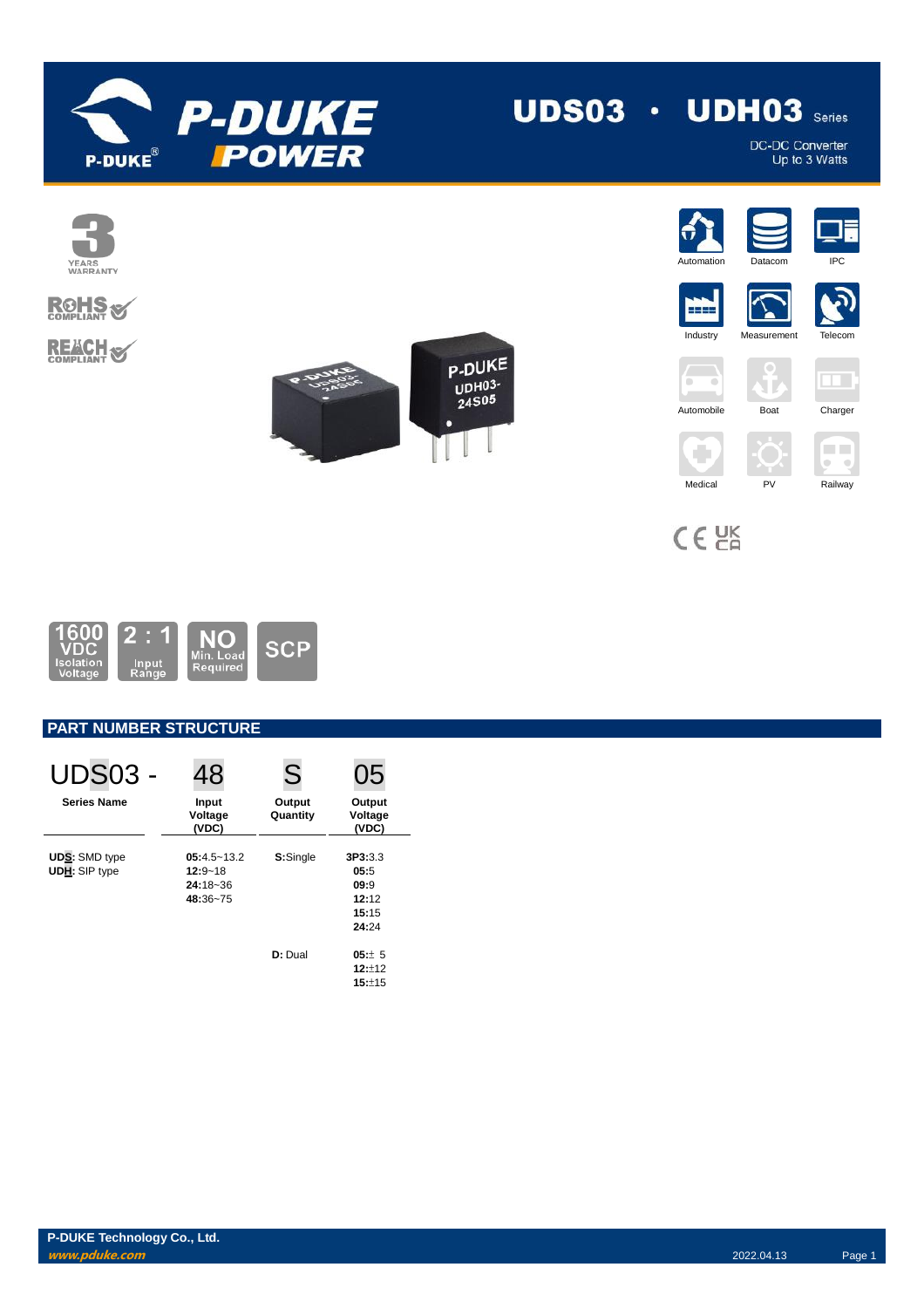

### **TECHNICAL SPECIFICATION** All specifications are typical at nominal input, full load and 25℃ unless otherwise noted

| <b>Model</b><br><b>Number</b> | <b>Input Range</b> | <b>Output Voltage</b> | <b>Output Current</b><br>@Full Load | <b>Input Current</b><br>@No Load | <b>Efficiency</b> | <b>Maximum</b><br>Capacitor Load |
|-------------------------------|--------------------|-----------------------|-------------------------------------|----------------------------------|-------------------|----------------------------------|
|                               | <b>VDC</b>         | <b>VDC</b>            | mA                                  | mA                               | $\%$              | $\mu$ F                          |
| UDS(H)03-05S3P3               | $4.5 - 13.2$       | 3.3                   | 700                                 | 65                               | 75                | 4400                             |
| UDS(H)03-05S05                | $4.5 - 13.2$       | 5                     | 600                                 | 65                               | 78                | 2200                             |
| UDS(H)03-05S09                | $4.5 \sim 13.2$    | 9                     | 333                                 | 65                               | 79                | 1300                             |
| UDS(H)03-05S12                | $4.5 - 13.2$       | 12                    | 250                                 | 75                               | 82                | 1000                             |
| UDS(H)03-05S15                | $4.5 - 13.2$       | 15                    | 200                                 | 75                               | 80                | 820                              |
| UDS(H)03-05S24                | $4.5 - 13.2$       | 24                    | 125                                 | 75                               | 80                | 330                              |
| UDS(H)03-05D05                | $4.5 \sim 13.2$    | ±5                    | ±300                                | 75                               | 77                | ±1200                            |
| UDS(H)03-05D12                | $4.5 \sim 13.2$    | ±12                   | ±125                                | 75                               | 80                | ±520                             |
| UDS(H)03-05D15                | $4.5 - 13.2$       | ±15                   | ±100                                | 75                               | 80                | ±440                             |
| UDS(H)03-12S3P3               | $9 - 18$           | 3.3                   | 700                                 | 35                               | 76                | 4400                             |
| UDS(H)03-12S05                | $9 - 18$           | 5                     | 600                                 | 35                               | 79                | 2200                             |
| UDS(H)03-12S09                | $9 - 18$           | $\mathsf g$           | 333                                 | 35                               | 80                | 1300                             |
| UDS(H)03-12S12                | $9 - 18$           | 12                    | 250                                 | 40                               | 84                | 1000                             |
| UDS(H)03-12S15                | $9 - 18$           | 15                    | 200                                 | 40                               | 83                | 820                              |
| UDS(H)03-12S24                | $9 - 18$           | 24                    | 125                                 | 40                               | 82                | 330                              |
| UDS(H)03-12D05                | $9 - 18$           | ±5                    | ±300                                | 40                               | 78                | ±1200                            |
| UDS(H)03-12D12                | $9 - 18$           | ±12                   | ±125                                | 40                               | 82                | ±520                             |
| UDS(H)03-12D15                | $9 - 18$           | ±15                   | ±100                                | 40                               | 81                | ±440                             |
| UDS(H)03-24S3P3               | $18 - 36$          | 3.3                   | 700                                 | 18                               | 76                | 4400                             |
| UDS(H)03-24S05                | $18 - 36$          | 5                     | 600                                 | 18                               | 78                | 2200                             |
| UDS(H)03-24S09                | $18 - 36$          | 9                     | 333                                 | 18                               | 80                | 1300                             |
| UDS(H)03-24S12                | $18 - 36$          | 12                    | 250                                 | 18                               | 84                | 1000                             |
| UDS(H)03-24S15                | $18 - 36$          | 15                    | 200                                 | 18                               | 84                | 820                              |
| UDS(H)03-24S24                | $18 - 36$          | 24                    | 125                                 | 20                               | 83                | 330                              |
| UDS(H)03-24D05                | $18 - 36$          | ±5                    | ±300                                | 20                               | 79                | ±1200                            |
| UDS(H)03-24D12                | $18 - 36$          | ±12                   | ±125                                | 20                               | 83                | ±520                             |
| UDS(H)03-24D15                | $18 - 36$          | ±15                   | ±100                                | 20                               | 82                | ±440                             |
| UDS(H)03-48S3P3               | $36 - 75$          | 3.3                   | 700                                 | 10                               | 75                | 4400                             |
| UDS(H)03-48S05                | $36 - 75$          | 5                     | 600                                 | 10                               | 79                | 2200                             |
| UDS(H)03-48S09                | $36 - 75$          | 9                     | 333                                 | 10                               | 80                | 1300                             |
| UDS(H)03-48S12                | $36 - 75$          | 12                    | 250                                 | 12                               | 83                | 1000                             |
| UDS(H)03-48S15                | $36 - 75$          | 15                    | 200                                 | 12                               | 83                | 820                              |
| UDS(H)03-48S24                | $36 - 75$          | 24                    | 125                                 | 12                               | 82                | 330                              |
| UDS(H)03-48D05                | $36 - 75$          | ±5                    | ±300                                | 12                               | 77                | ±1200                            |
| UDS(H)03-48D12                | $36 - 75$          | ±12                   | ±125                                | 12                               | 82                | ±520                             |
| UDS(H)03-48D15                | $36 - 75$          | ±15                   | ±100                                | 12                               | 80                | ±440                             |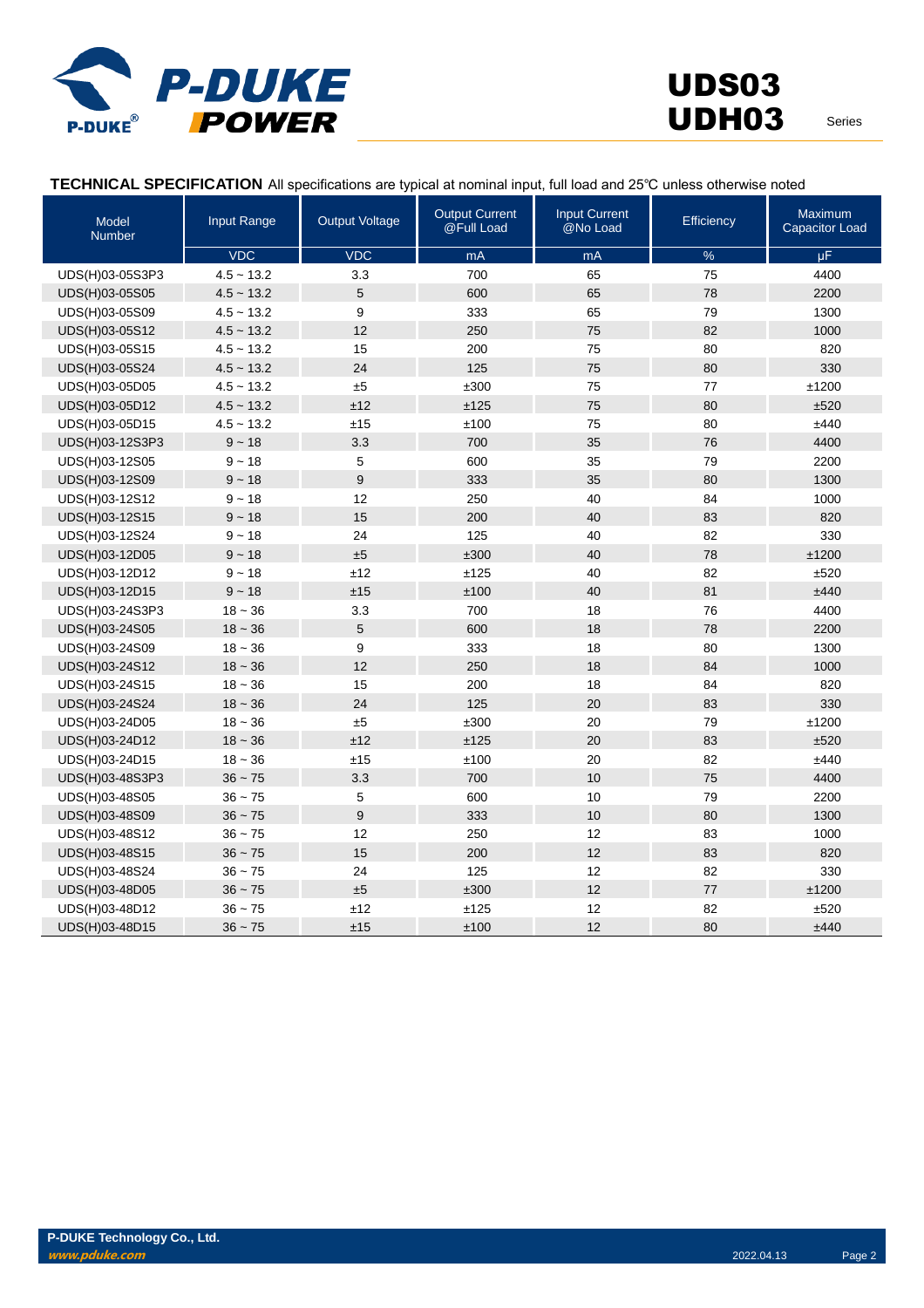

| <b>INPUT SPECIFICATIONS</b>   |                         |                   |      |      |                |            |
|-------------------------------|-------------------------|-------------------|------|------|----------------|------------|
| <b>Parameter</b>              |                         | <b>Conditions</b> | Min. | Typ. | Max.           | Unit       |
| Operating input voltage range |                         | 5Vin(nom)         | 4.5  | 5    | 13.2           |            |
|                               |                         | 12Vin(nom)        | 9    | 12   | 18             | <b>VDC</b> |
|                               |                         | 24Vin(nom)        | 18   | 24   | 36             |            |
|                               |                         | 48Vin(nom)        | 36   | 48   | 75             |            |
| Start up time                 | Constant resistive load | Power up          |      | 5    | 15             | ms         |
| Input surge voltage           | second, max.            | 5Vin(nom)         |      |      | 15             |            |
|                               |                         | 12Vin(nom)        |      |      | 25             | <b>VDC</b> |
|                               |                         | 24Vin(nom)        |      |      | 50             |            |
|                               |                         | 48Vin(nom)        |      |      | 100            |            |
| Input filter                  |                         |                   |      |      | Capacitor type |            |

| <b>OUTPUT SPECIFICATIONS</b>     |                                    |                   |         |      |                                 |                 |
|----------------------------------|------------------------------------|-------------------|---------|------|---------------------------------|-----------------|
| <b>Parameter</b>                 |                                    | <b>Conditions</b> | Min.    | Typ. | Max.                            | Unit            |
| Voltage accuracy                 |                                    |                   | $-1.0$  |      | $+1.0$                          | %               |
| Line regulation                  | Low Line to High Line at Full Load |                   | $-0.2$  |      | $+0.2$                          | %               |
| Load regulation                  | No Load to Full Load               | Single            | $-1.0$  |      | $+1.0$                          | %               |
|                                  |                                    | Dual              | $-1.0$  |      | $+1.0$                          |                 |
|                                  | 10% Load to 90% Full Load          | Single            | $-0.5$  |      | $+0.5$                          | %               |
|                                  |                                    | Dual              | $-0.8$  |      | $+0.8$                          |                 |
| Cross regulation                 | Asymmetrical load 25%/100% FL      | Dual              | $-5.0$  |      | $+5.0$                          | %               |
| Ripple and noise                 | Measured by 20MHz bandwidth        |                   |         | 50   |                                 | $mVp-p$         |
| Temperature coefficient          |                                    |                   | $-0.02$ |      | $+0.02$                         | $%$ $\degree$ C |
| Transient response recovery time | 25% load step change               |                   |         | 500  |                                 | μs              |
| Short circuit protection         |                                    |                   |         |      | Continuous, automatics recovery |                 |

| <b>GENERAL SPECIFICATIONS</b> |                          |                   |      |      |                              |                    |
|-------------------------------|--------------------------|-------------------|------|------|------------------------------|--------------------|
| <b>Parameter</b>              |                          | <b>Conditions</b> | Min. | Typ. | Max.                         | <b>Unit</b>        |
| Isolation voltage             | minute                   | Input to Output   | 1600 |      |                              | <b>VDC</b>         |
| Isolation resistance          | 500VDC                   |                   |      |      |                              | GΩ                 |
| Isolation capacitance         |                          |                   |      |      | 75                           | pF                 |
| Switching frequency           |                          |                   | 100  |      |                              | kHz                |
| Safety meets                  |                          |                   |      |      | IEC/ EN/ UL62368-1           |                    |
| Case material                 |                          |                   |      |      | Non-conductive black plastic |                    |
| Base material                 |                          |                   |      |      |                              | None               |
| Potting material              |                          |                   |      |      | Potting compound (UL94 V-0)  |                    |
| Weight                        |                          |                   |      |      |                              | 2.1g(0.07oz)       |
| MTBF                          | MIL-HDBK-217F, Full load |                   |      |      |                              | 4.406 x $10^6$ hrs |

| <b>ENVIRONMENTAL SPECIFICATIONS</b> |                   |       |      |        |                |
|-------------------------------------|-------------------|-------|------|--------|----------------|
| <b>Parameter</b>                    | <b>Conditions</b> | Min.  | Typ. | Max.   | Unit           |
| Operating ambient temperature       | With derating     | -40   |      | $+105$ | °C             |
| Maximum case temperature            |                   |       |      | 105    | °C             |
| Storage temperature range           |                   | $-55$ |      | $+125$ | °C             |
| Thermal shock                       |                   |       |      |        | MIL-STD-810F   |
| Vibration                           |                   |       |      |        | MIL-STD-810F   |
| Relative humidity                   |                   |       |      |        | 5% to 95% RH   |
| Lead-free reflow solder process     | Only for SMD type |       |      |        | IPC J-STD-020E |
| Moisture sensitivity level(MSL)     | Only for SMD type |       |      |        | IPC J-STD-033C |
|                                     |                   |       |      |        | Level 2        |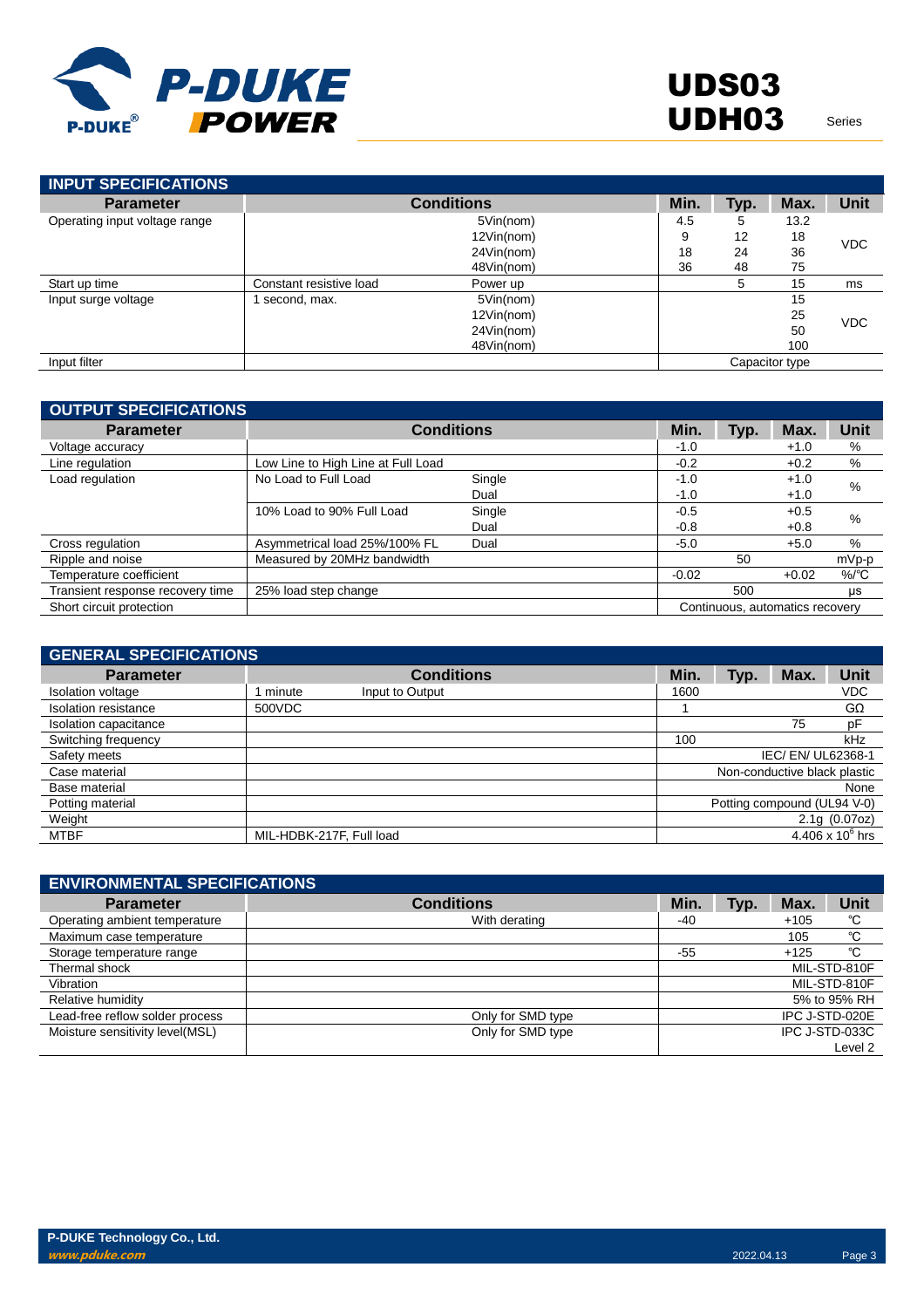

| <b>EMC SPECIFICATIONS</b>      |             |                                          |                         |
|--------------------------------|-------------|------------------------------------------|-------------------------|
| <b>Parameter</b>               |             | <b>Conditions</b>                        | Level                   |
| EMI                            | EN55032     | With external components.                | Class $A \cdot$ Class B |
| <b>EMS</b>                     | EN55024     |                                          |                         |
| <b>ESD</b>                     | EN61000-4-2 | Air $\pm$ 8kV and Contact $\pm$ 6kV      | Perf. Criteria A        |
| Radiated immunity              | EN61000-4-3 | 10 V/m                                   | Perf. Criteria A        |
| <b>Fast transient</b>          | EN61000-4-4 | ±2kV                                     | Perf. Criteria A        |
|                                |             |                                          |                         |
|                                |             | With an external input filter capacitor  |                         |
|                                |             | (Nippon chemi-con KY series, 220µF/100V) |                         |
| Surge                          | EN61000-4-5 | ±1kV                                     | Perf. Criteria A        |
|                                |             |                                          |                         |
|                                |             | With an external input filter capacitor  |                         |
|                                |             | (Nippon chemi-con KY series, 220µF/100V) |                         |
| Conducted immunity             | EN61000-4-6 | 10 Vr.m.s                                | Perf. Criteria A        |
| Power frequency magnetic field | EN61000-4-8 | 100A/m continuous; 1000A/m 1 second      | Perf. Criteria A        |
|                                |             |                                          |                         |

**CAUTION:** This power module is not internally fused. An input line fuse must always be used.

### **CHARACTERISTIC CURVE**









## **FUSE CONSIDERATION**

This power module is not internally fused. An input line fuse must always be used.

This encapsulated power module can be used in a wide variety of applications, ranging from simple stand-alone operation to an integrated part of sophisticated power architecture.

To maximum flexibility, internal fusing is not included; however, to achieve maximum safety and system protection, always use an input line fuse. The input line fuse suggest as below:

| <b>Modules</b>                  | <b>Fuse Rating</b><br>(A) | Fuse Type |
|---------------------------------|---------------------------|-----------|
| UDS(H)03-05SOD · UDS(H)03-05DOD | 1.6                       | Slow-Blow |
| UDS(H)03-12SOD · UDS(H)03-12DOD | 0.8                       | Slow-Blow |
| UDS(H)03-24SOD · UDS(H)03-24DOD | 0.5                       | Slow-Blow |
| UDS(H)03-48SOD · UDS(H)03-48DOD | 0.315                     | Slow-Blow |

The table based on the information provided in this data sheet on inrush energy and maximum DC input current at low Vin.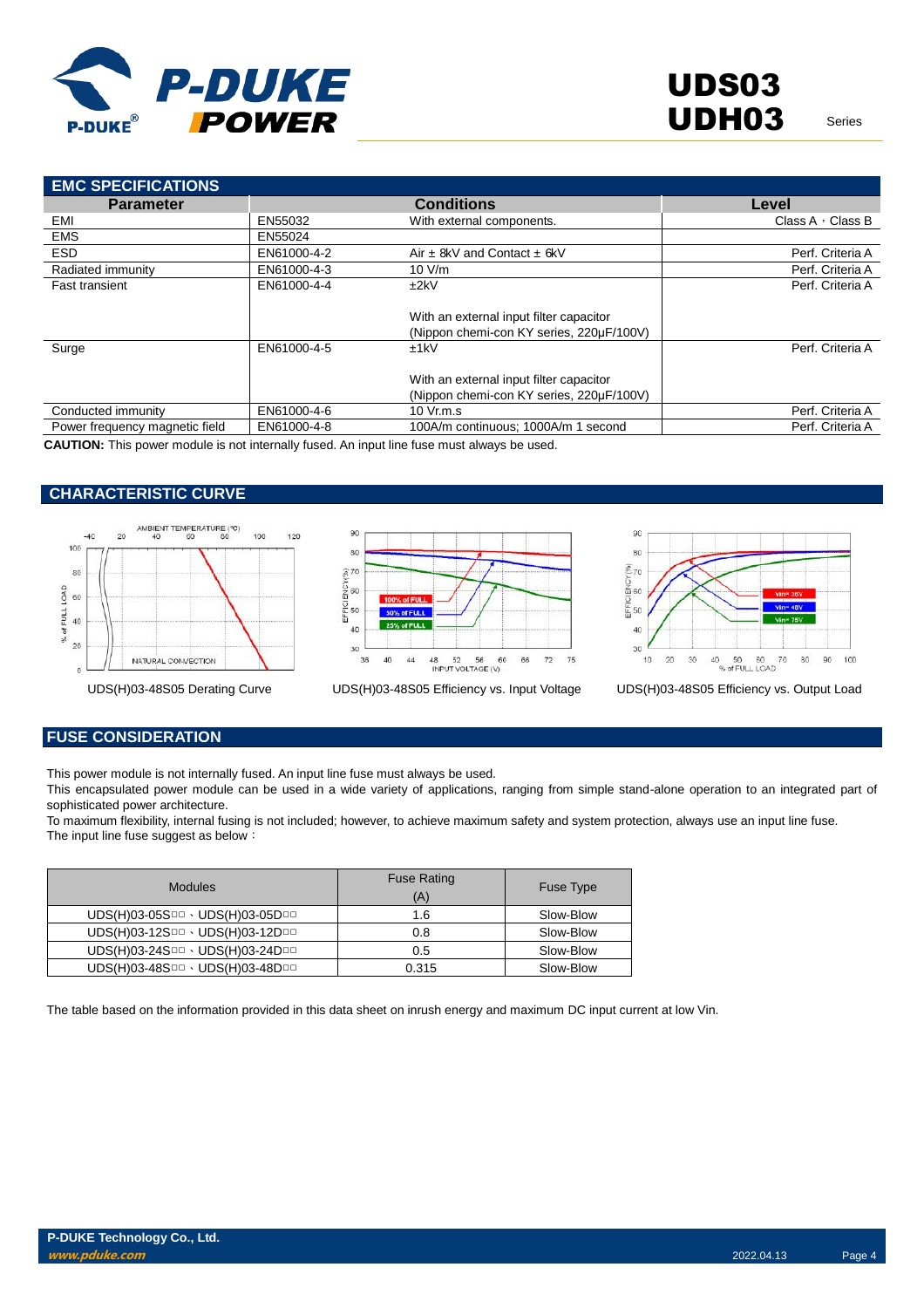

## **MECHANICAL DRAWING**







BOTTOM VIEW

### **UDS03 PIN CONNECTION**

| PIN | <b>SINGLE</b> | <b>DUAL</b> |
|-----|---------------|-------------|
|     | -Vin          | -Vin        |
| 2   | $+V$ in       | $+V$ in     |
| 3   | $+$ Vout      | $+$ Vout    |
|     |               |             |
|     | No Pin        | Common      |
| 5   | -Vout         | -Vout       |
| 6   | * NC          | * NC        |

\* NC : No electrical characteristics

### **UDH03 PIN CONNECTION**

| PIN | <b>SINGLE</b> | DUAL     |
|-----|---------------|----------|
|     | -Vin          | -Vin     |
| 2   | $+V$ in       | $+V$ in  |
| 3   | $+$ Vout      | $+$ Vout |
|     | No Pin        | Common   |
| 5   | -Vout         | -Vout    |

1. All dimensions in inch [mm] 2. Tolerance :x.xx±0.02 [x.x±0.5] x.xxx±0.01 [x.xx±0.25] 3. Pin dimension tolerance ±0.004[0.10]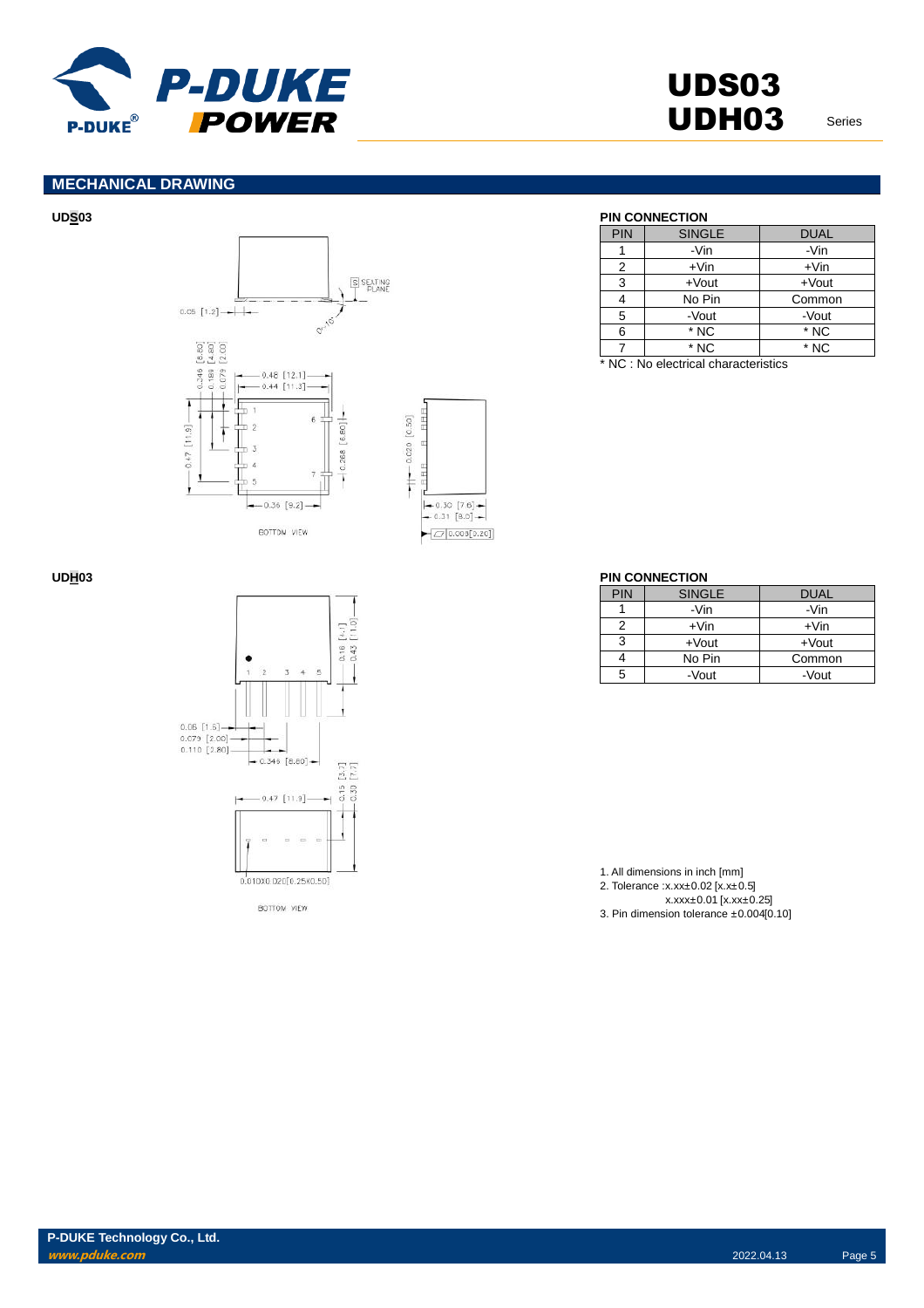

**RECOMMENDED PAD LAYOUT**

### **UDS03**



**UDH03**



All dimensions in inch[mm] Pad size(lead free recommended) Top view pad1.2.3.4.5.6.7:0.096x0.047[2.44x1.20]

All dimensions in inch[mm] Pad size(lead free recommended) Through hole 1.2.3.4.5: Φ0.031[0.80] Top view pad 1.2.3.4.5: Φ0.039[1.00] Bottom view pad 1.2.3.4.5: Groove R0.024[0.60]L0.02[0.40]

### **THERMAL CONSIDERATIONS**

The power module operates in a variety of thermal environments.

However, sufficient cooling should be provided to help ensure reliable operation of the unit.

Heat is removed by conduction, convection, and radiation to the surrounding environment.

Proper cooling can be verified by measuring the point as the figure below.

The temperature at this location should not exceed "Maximum case temperature".

When operating, adequate cooling must be provided to maintain the test point temperature at or below "Maximum case temperature". You can limit this temperature to a lower value for extremely high reliability.



TOP VIEW